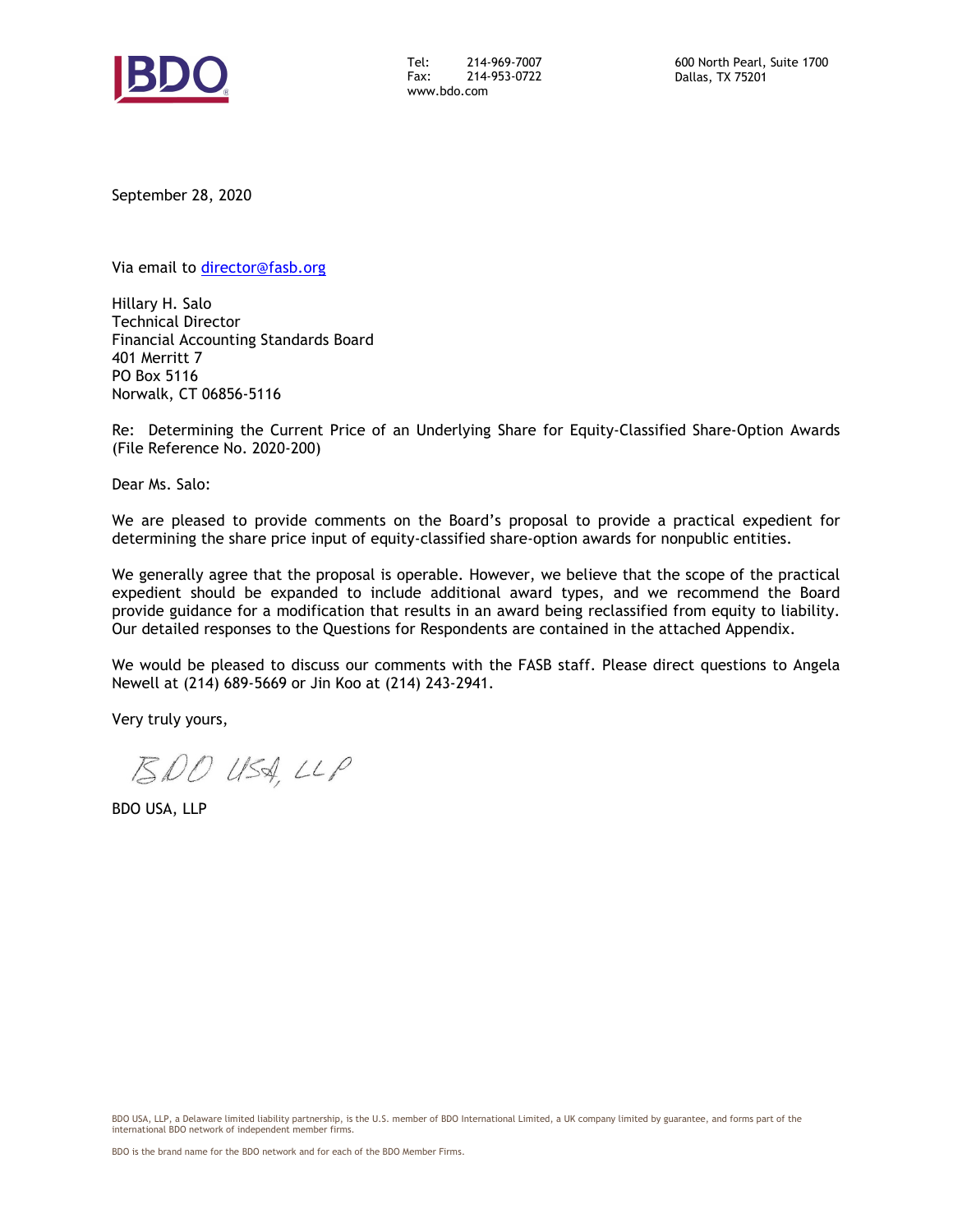Technical Director Financial Accounting Standards Board Page 2 of 3

## **Appendix**

# *Question 1: Is the practical expedient as drafted in this proposed Update operable? If not, please explain why.*

We generally agree that the practical expedient is operable as proposed. In practice, it is not uncommon for private entities to use valuation reports prepared in accordance with Treasury Regulation Section 1.409A-1(b)(5)(iv)(B)(2) ("409A Valuation") to determine the share price input for stock options as well as for other awards.

*Question 2: The practical expedient in this proposed Update is applicable only for equityclassified share-option awards. Should the scope of the practical expedient in this proposed Update be expanded to include other equity-classified share-based compensation arrangements (for example, nonvested shares)? Please explain why or why not.*

We recommend expanding the scope of the practical expedient to include other equity-classified awards such as, but not limited to, nonvested shares and restricted stock units (RSUs). Although we understand the 409A Valuation is written in the context of stock options only, its premise is to provide a model for an entity to establish a valuation methodology to support the fair value of its common equity. As drafted, private entities that issue multiple types of awards would be precluded from applying the practical expedient, which could result in potential inconsistencies from applying one valuation report to value stock options and a different valuation report to value other awards.

The Board may consider broadening the practical expedient to explicitly include other equity-classified awards. Alternately, the Board may consider deleting the last sentence in proposed paragraph 718-10- 30-20C which would allow an entity that grants both stock options and RSUs or other awards to apply the value determined by the 409A Valuation as the current share price input. By eliminating the last sentence, entities could apply the practical expedient by analogy.

If the Board affirms its proposal to limit the practical expedient to equity-classified stock options, we recommend that additional background for this decision be included in the Basis for Conclusions.

While we understand the Board's position for excluding liability-classified awards from the scope of the practical expedient, we would not object to expanding the scope to include such awards. This is based on our understanding that private companies oftentimes use the annual 409A Valuation to determine the share price input for both equity- and liability-classified awards. Further, private companies generally do not report on an interim basis which reduces the need to remeasure liability-classified awards. In addition, electing the practical expedient to account for the award at intrinsic value does not alleviate the need to determine the current value of the underlying share, which a 409A Valuation would help to determine.

Additionally, we recommend the Board provide guidance for a modification that results in an award being reclassified from equity to liability, assuming the Board retains its prohibition against applying the proposed practical expedient to liability-classified awards. Specifically, if an entity had elected to apply the proposed practical expedient to measure the value of its stock based on its 409A Valuation for purposes of determining fair value of a stock option grant, and that grant is subsequently modified in such a way that results in liability classification, how should the practical expedient be unwound upon modification? Presumably an entity would transition to a "normal" valuation approach prospectively only, rather than retrospectively revaluing the award to unwind use of the proposed practical expedient, but clarifying that approach and whether the new valuation would be required on the date of the modification or only at period-end would reduce potential diversity.